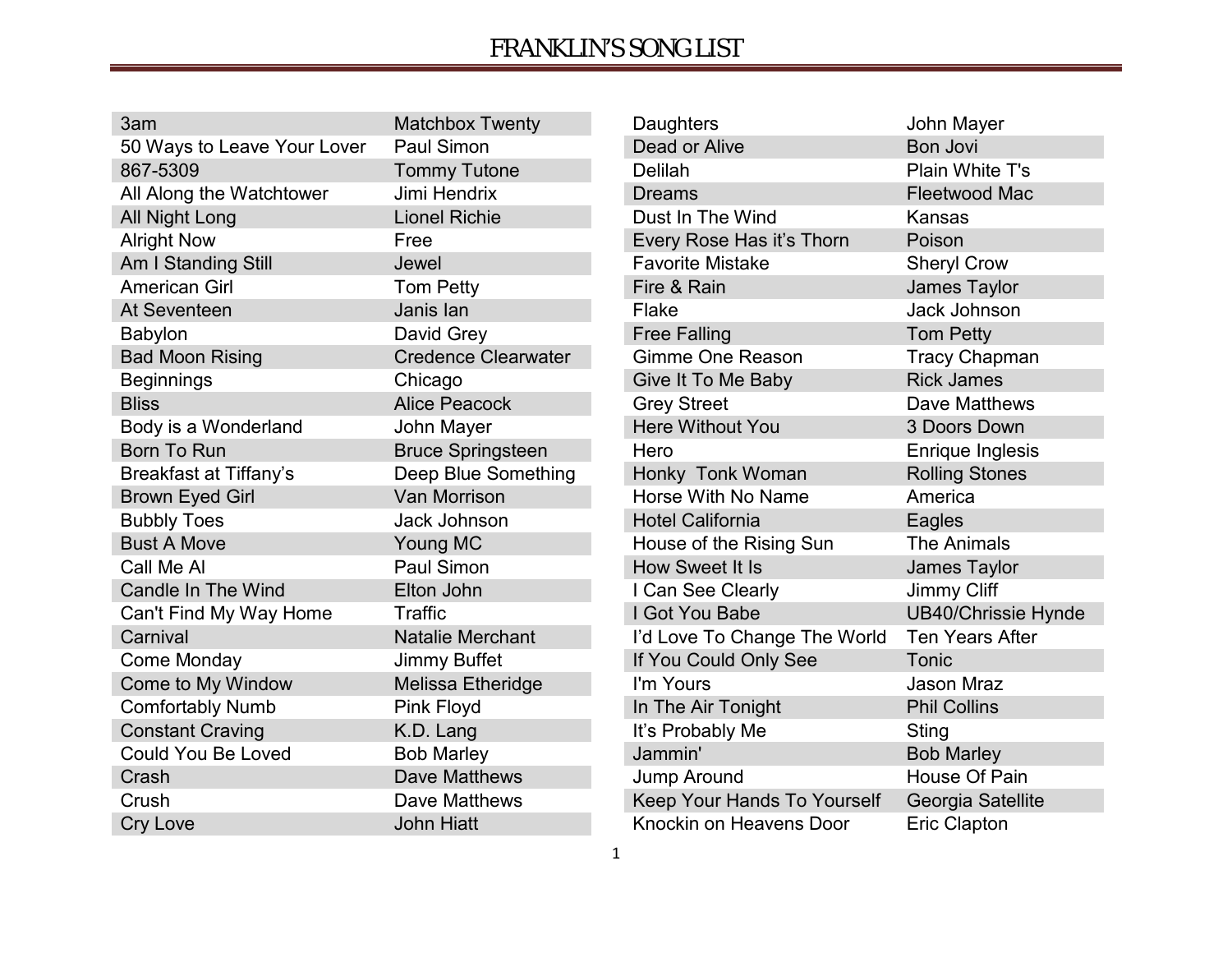| Lady In Red              | <b>Chris DeBurgh</b>             | <b>Peaceful Easy Feeling</b> | Eagles                 |
|--------------------------|----------------------------------|------------------------------|------------------------|
| Lady is a Tramp          | <b>Frank Sinatra</b>             | <b>Pink Houses</b>           | Mellencamp             |
| Landslide                | <b>Stevie Nicks</b>              | Rhiannon                     | <b>Stevie Nicks</b>    |
| Last Dance w/ Mary Jane  | <b>Tom Petty</b>                 | Running Down a Dream         | Tom Petty              |
| Lay Lady Lay             | <b>Bob Dylan</b>                 | She Talks to Angels          | <b>Black Crowes</b>    |
| Layla                    | Eric Clapton                     | Simple Man                   | Lynryd Skynryd         |
| Leather & Lace           | <b>Stevie Nicks</b>              | <b>Slip Sliding Away</b>     | Simon & Garfunkel      |
| Let Her Cry              | <b>Hootie &amp; The Blowfish</b> | Smooth                       | Santana                |
| <b>Little Wing</b>       | Jimi Hendrix                     | Something To Talk About      | <b>Bonnie Raitt</b>    |
| <b>Locomotive Breath</b> | Jethro Tull                      | Somewhere Over The           | <b>Israel</b>          |
| Lonely Old Night         | Mellencamp                       | Rainbow                      | Kamakawiwo'ole         |
| Love The One You're With | Crosby, Stills & Nash            | Southern Man                 | <b>Neil Young</b>      |
| <b>Main Street</b>       | <b>Bob Seger</b>                 | Stay                         | Dave Matthews          |
| Margaritaville           | Jimmy Buffet                     | <b>Steal My Kisses</b>       | <b>Ben Harper</b>      |
| Me & My Bobby McGee      | Janis Joplin                     | Stir It Up                   | <b>Bob Marley</b>      |
| Meet Virginia            | Train                            | <b>Stray Cat Strut</b>       | <b>Stray Cats</b>      |
| Melt with you            | Modern English                   | Strong Enough                | <b>Sheryl Crow</b>     |
| Moondance                | Van Morrison                     | <b>Stuck in the Middle</b>   | <b>Steelers Wheel</b>  |
| Mr. Jones                | <b>Counting Crows</b>            | <b>Sultans of Swing</b>      | <b>Dire Straits</b>    |
| <b>Murder She Wrote</b>  | <b>Chaka Demus &amp; Pliers</b>  | <b>Suspicious Minds</b>      | <b>Elvis</b>           |
| My Favorite Mistake      | <b>Sheryl Crow</b>               | <b>Sweet Caroline</b>        | <b>Neil Diamond</b>    |
| My Way                   | <b>Frank Sinatra</b>             | Sweet Home Alabama           | Lynyrd Skynrd          |
| New York, New York       | <b>Frank Sinatra</b>             | <b>Sweet Melissa</b>         | <b>Allman Brothers</b> |
| <b>Night Moves</b>       | <b>Bob Seger</b>                 | Sympathy for the Devil       | <b>Rolling Stones</b>  |
| No Parking On The Dance  |                                  | Tears in Heaven              | Eric Clapton           |
| Floor                    | <b>Midnight Star</b>             | <b>That's Life</b>           | <b>Frank Sinatra</b>   |
| No Such Thing            | John Mayer                       | The Way                      | Fastball               |
| No Woman No Cry          | <b>Bob Marley</b>                | The Way It Is                | <b>Bruce Hornsby</b>   |
| Old Man Down the Road    | John Fogarty                     | <b>Tight Rope</b>            | Stevie Ray Vaughan     |
| One                      | U <sub>2</sub>                   | <b>Time</b>                  | Hootie & Blowfish      |
| Peace Train              | <b>Cat Stevens</b>               | Time After Time              | Cyndi Lauper           |